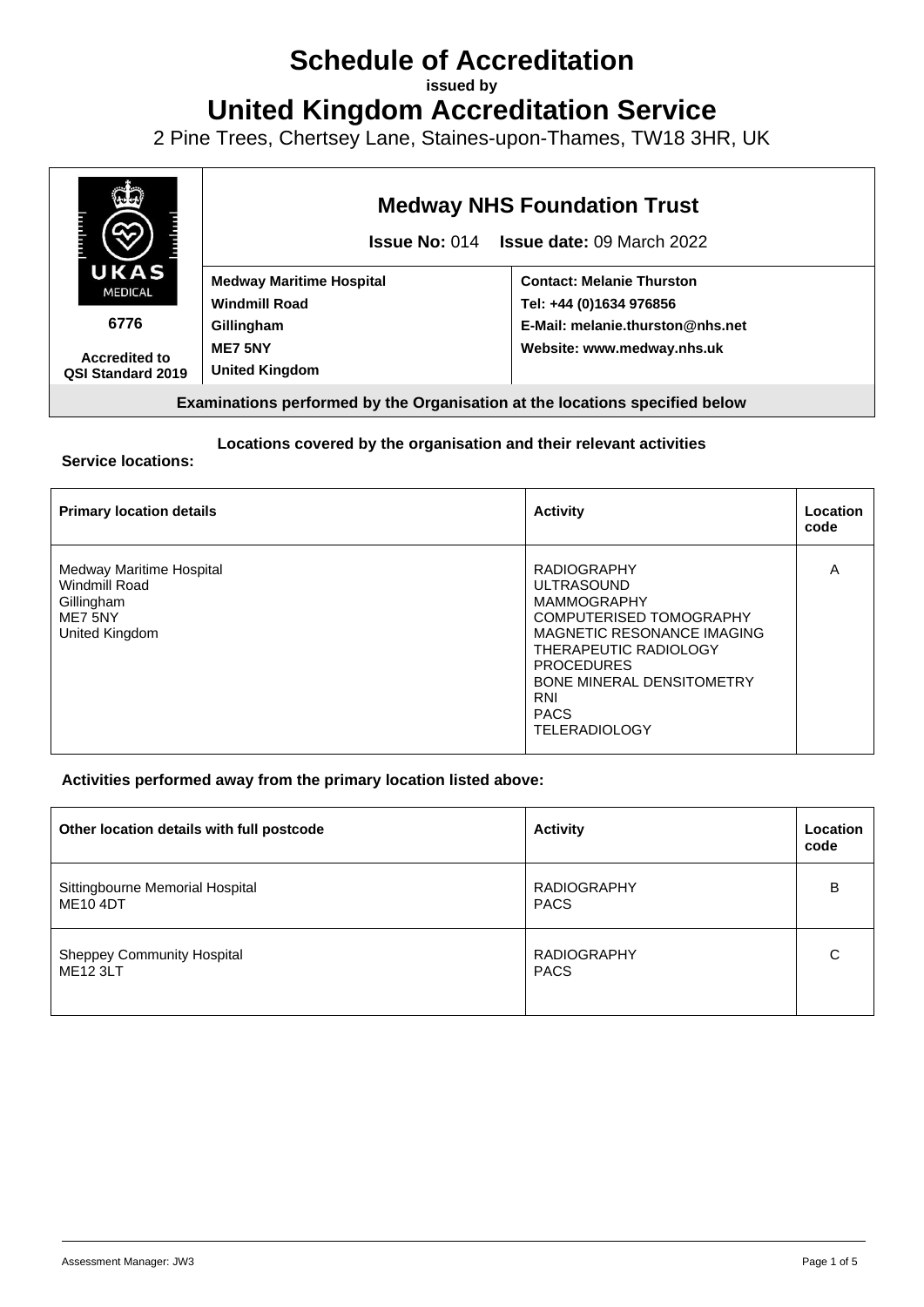

**Accredited to QSI Standard 2019**

T

### **Schedule of Accreditation**  issued by **United Kingdom Accreditation Service**

2 Pine Trees, Chertsey Lane, Staines -upon -Thames, TW18 3HR, UK

# **Medway NHS Foundation Trust**

**Issue No:** 014 **Issue date:** 09 March 2022

**Examinations/Procedures performed by the Organisation at the locations specified**

| Modality           | Type of Examination/Procedure<br>Performed                                                                                                                                                                                   | Equipment/Techniques used                                                                                                                                       | Location<br>Code |
|--------------------|------------------------------------------------------------------------------------------------------------------------------------------------------------------------------------------------------------------------------|-----------------------------------------------------------------------------------------------------------------------------------------------------------------|------------------|
| <b>RADIOGRAPHY</b> | <b>Computed Radiography</b><br>Paediatrics                                                                                                                                                                                   | <b>Wolverson Acroceil</b><br><b>Siemens Multix Top</b>                                                                                                          | A                |
|                    | Direct Digital Radiography                                                                                                                                                                                                   | <b>GE Definium</b><br>DR Retro fit Med Imaging EZ2GO                                                                                                            |                  |
|                    | Dental Radiography                                                                                                                                                                                                           | <b>GE Soredex</b><br>Satelec Acteon XMind                                                                                                                       |                  |
|                    | Mobile Radiography                                                                                                                                                                                                           | <b>IGE AMX4</b><br>Schimadzu Mobile Art Plus<br><b>GE Optima</b><br>Fuji Nano<br>Fuji FDRgo                                                                     |                  |
|                    | Fluoroscopy (Mobiles)                                                                                                                                                                                                        | Ziehm 8000<br>GE Fluorostar 8900<br>Philips BV Endura                                                                                                           |                  |
|                    | Fluoroscopy (Department)                                                                                                                                                                                                     | Siemens Luminos Drf Max                                                                                                                                         |                  |
|                    | Angiography - Diagnostic and<br>Interventional                                                                                                                                                                               | Phillips Allura<br>GE Logiq ee<br>Med rad injector pump                                                                                                         |                  |
|                    | Image Processing                                                                                                                                                                                                             | Kodak CR975 Multi-plate Reader<br><b>Kodak Remote Operations</b><br>PanelFuji Capsula II (CR-IR 359)<br>Single Plate Reader Masterpage<br><b>QA Workstation</b> |                  |
| <b>ULTRASOUND</b>  | <b>General Ultrasound</b><br><b>Interventional Ultrasound</b><br>Musculoskeletal Ultrasound<br>Vascular Ultrasound<br>Gynaecological Ultrasound<br>Paediatric Ultrasound<br><b>Contrast enhanced Ultrasound</b><br>Reporting | GE Logiq E9<br><b>GE Logiq</b><br>Canon Aplio i600                                                                                                              | A                |

#### DETAIL OF ACCREDITATION

T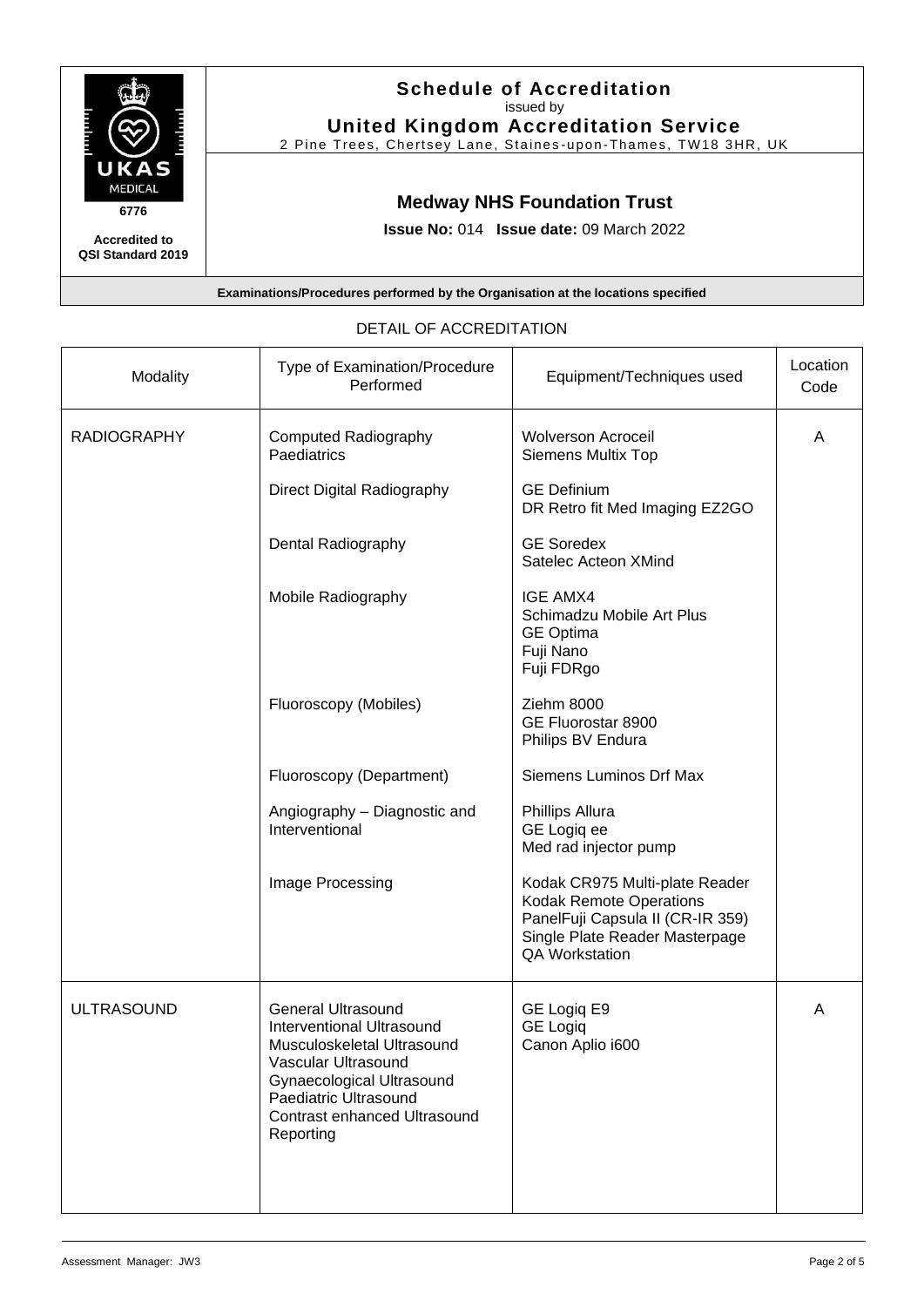

**Accredited to QSI Standard 2019**

#### **Schedule of Accreditation**  issued by **United Kingdom Accreditation Service**

2 Pine Trees, Chertsey Lane, Staines -upon -Thames, TW18 3HR, UK

## **Medway NHS Foundation Trust**

**Issue No:** 014 **Issue date:** 09 March 2022

**Examinations/Procedures performed by the Organisation at the locations specified**

| Type of Examination/Procedure<br>Performed                                                                                                                                             | Equipment/Techniques used                                                                                                                                                             | Location<br>Code |
|----------------------------------------------------------------------------------------------------------------------------------------------------------------------------------------|---------------------------------------------------------------------------------------------------------------------------------------------------------------------------------------|------------------|
| Diagnostic Mammography<br>Interventional procedures<br>Reporting                                                                                                                       | Fuji Amulet Innovality + Tomo<br>GE seno essential unit with<br>stereotactic biopsy<br>Samsung RS80a ultrasound units<br>Bard Encore Enspire Biopsy unit<br>Faxitron specimen cabinet | A                |
| <b>General CT</b><br>Interventional CT<br>CT Fluoroscopy<br>Paediatric CT<br>Reporting<br><b>Cardiac Calcium Scoring</b><br>CT Colonography                                            | Toshiba Prime 160 slice<br>Synapse Medical CT Motion pump<br>injector<br>Toshiba Ves workstation                                                                                      | A                |
| <b>General MRI</b><br>Musculoskeletal MRI<br>Neuro MRI<br>Paediatric MRI<br><b>Breast MRI</b><br>Reporting                                                                             | Siemens Magnetom Aera 1.5T<br>Siemens Avanto Relocatable 1.5T<br><b>GE HDxt Optima 3T</b><br>Covidien Opistar injector pump                                                           | A                |
| Vascular<br>Renal<br><b>Biliary</b>                                                                                                                                                    | Siemens Polystar<br>Phillips Allura                                                                                                                                                   | A                |
| Bone mineral Densitometry<br>Hip Imaging<br>AP Spine BMD Imaging<br>Forearm BMD Imaging<br>Vertebral Fracture Assessment<br>Lateral spine BMD Imaging<br><b>Whole Body Composition</b> | Vertec Scientific Hologic Discovery<br>A Bone Densitometer                                                                                                                            | A                |
| Reporting                                                                                                                                                                              | <b>GE 3mp Reporting Workstation</b>                                                                                                                                                   | A                |
| Reporting<br>Image Transfer                                                                                                                                                            | Medica<br>Telemedicine<br><b>Burnbank IEP</b>                                                                                                                                         | A                |
|                                                                                                                                                                                        |                                                                                                                                                                                       |                  |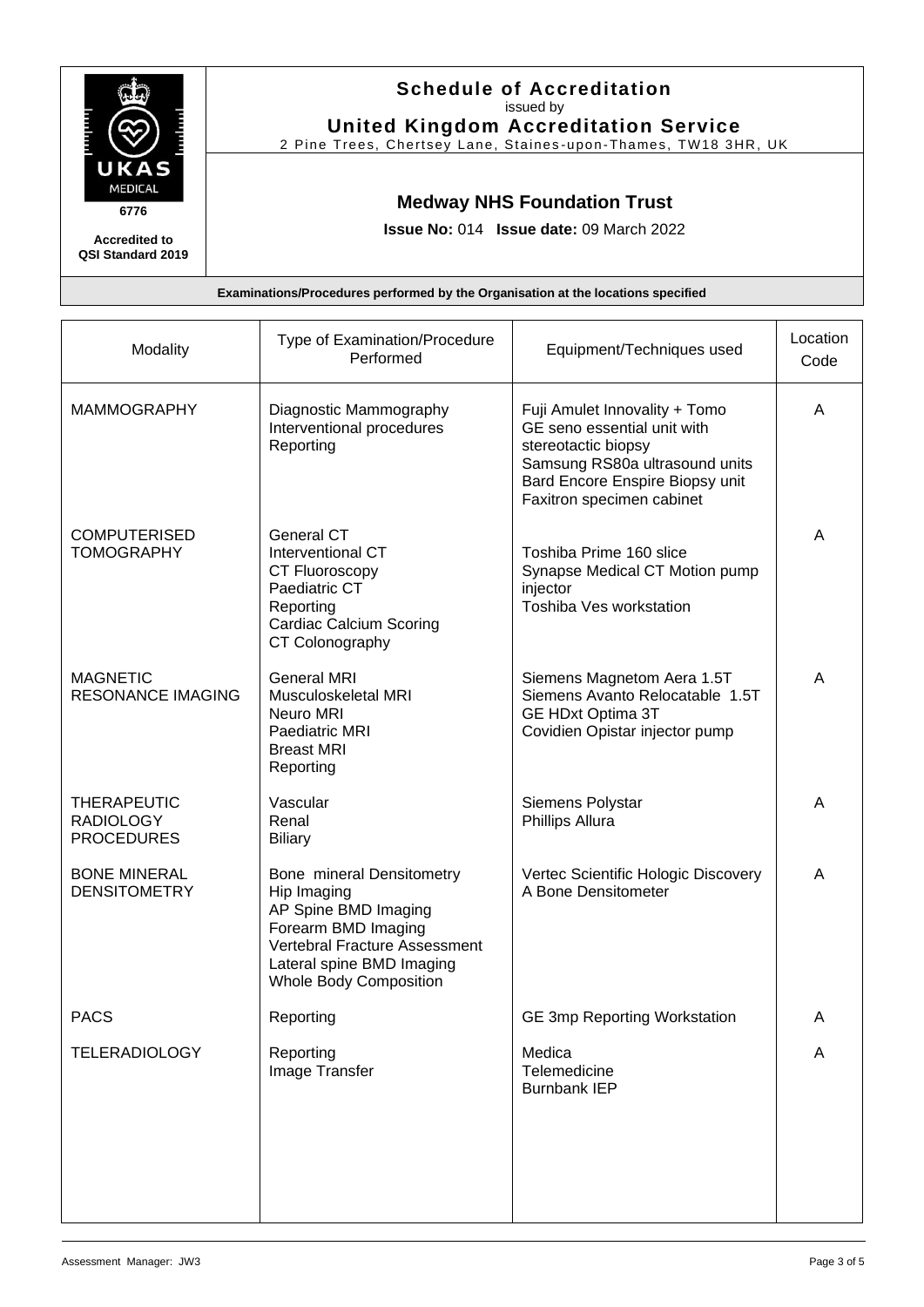

**Accredited to QSI Standard 2019**

#### **Schedule of Accreditation**  issued by **United Kingdom Accreditation Service**

2 Pine Trees, Chertsey Lane, Staines -upon -Thames, TW18 3HR, UK

## **Medway NHS Foundation Trust**

**Issue No:** 014 **Issue date:** 09 March 2022

**Examinations/Procedures performed by the Organisation at the locations specified**

|                                       | Performed                                                                                                                                                                                                                                                                                                                                                                                                                                                                                                                        |                                                                                                                                                                                                                                                                                                                                                                                                                                                                                                                                                                                                                                                                                                                                                                                                                                 | Code   |
|---------------------------------------|----------------------------------------------------------------------------------------------------------------------------------------------------------------------------------------------------------------------------------------------------------------------------------------------------------------------------------------------------------------------------------------------------------------------------------------------------------------------------------------------------------------------------------|---------------------------------------------------------------------------------------------------------------------------------------------------------------------------------------------------------------------------------------------------------------------------------------------------------------------------------------------------------------------------------------------------------------------------------------------------------------------------------------------------------------------------------------------------------------------------------------------------------------------------------------------------------------------------------------------------------------------------------------------------------------------------------------------------------------------------------|--------|
| <b>RADIONUCLIDE</b><br><b>IMAGING</b> | Bone Imaging<br>Cardiac Imaging<br>Renal Imaging<br>Neuroendocrine Imaging<br>Lung Imaging<br>Brain Imaging<br>Infection Imaging<br>Paediatric Imaging<br>Oncology Imaging<br>Gastrointestinal Imaging<br>Lymphatic Imaging<br>Dacryoscintigraphy<br><sup>131</sup> Radioiodine Therapies for:<br>Ca Thyroid<br>Thyrotoxicosis<br>90Y / 177Lu Peptide Receptor<br>Therapies<br>90Y Synovectomy<br>51Cr EDTA GFR Studies<br>Red Cell Mass / Plasma Volume<br><b>Studies</b><br><sup>13</sup> C Breath Tests<br>$H_2$ Breath Tests | Gamma Cameras: ADAC Argus<br>Epic<br>GE Discovery NM/CT 670 Series<br>Dose Calibrators: Capintec Inc.:<br>CRC-25R<br>CRC-15R<br>CRC-15Beta<br>Isolators: Amercare: A2/FCN25T<br>A2/CIN24B<br><b>Gamma Counter: Perkin-Elmer</b><br>Wizard 2480<br><b>Contamination Monitors: A</b><br>variety of scintillator / GM tube<br>monitors for contamination and<br>dose rate monitoring<br>(For V/Q Ventilation Studies):<br>IEL/Cyclomedica Technegas Plus<br>(For Stress Myocardial Perfusion<br>Studies)<br>Alaris Asena Syringe Driver<br><b>IVAC Model 598 Volumetric Pump</b><br>3 Lead ECG Trigger Monitors<br>(For H <sub>2</sub> Breath Tests):<br>Bedfont Gastro <sup>+</sup> Gastrolyzer<br>(For Sentinel Node Biopsy):<br>Eurorad SOE316-7 Probe<br>Eurorad SOE311 Probe<br><b>Euromedical Instruments</b><br>Europrobe 3 | A      |
| <b>RADIOGRAPHY</b><br><b>PACS</b>     | <b>Computed Radiography</b><br>Dental Radiography<br>Paediatric Radiography<br>Image Processing<br>Image review                                                                                                                                                                                                                                                                                                                                                                                                                  | <b>Equipment owned and</b><br>maintained by PCT:<br>Shimadzu rapid speed<br>Xograph OPG unit<br><b>Equipment owned and</b><br>maintained by Medway:<br>Kodak CR850 Single-plate Reader<br>Masterpage<br><b>GE 3mp Reporting Workstation</b>                                                                                                                                                                                                                                                                                                                                                                                                                                                                                                                                                                                     | B<br>B |